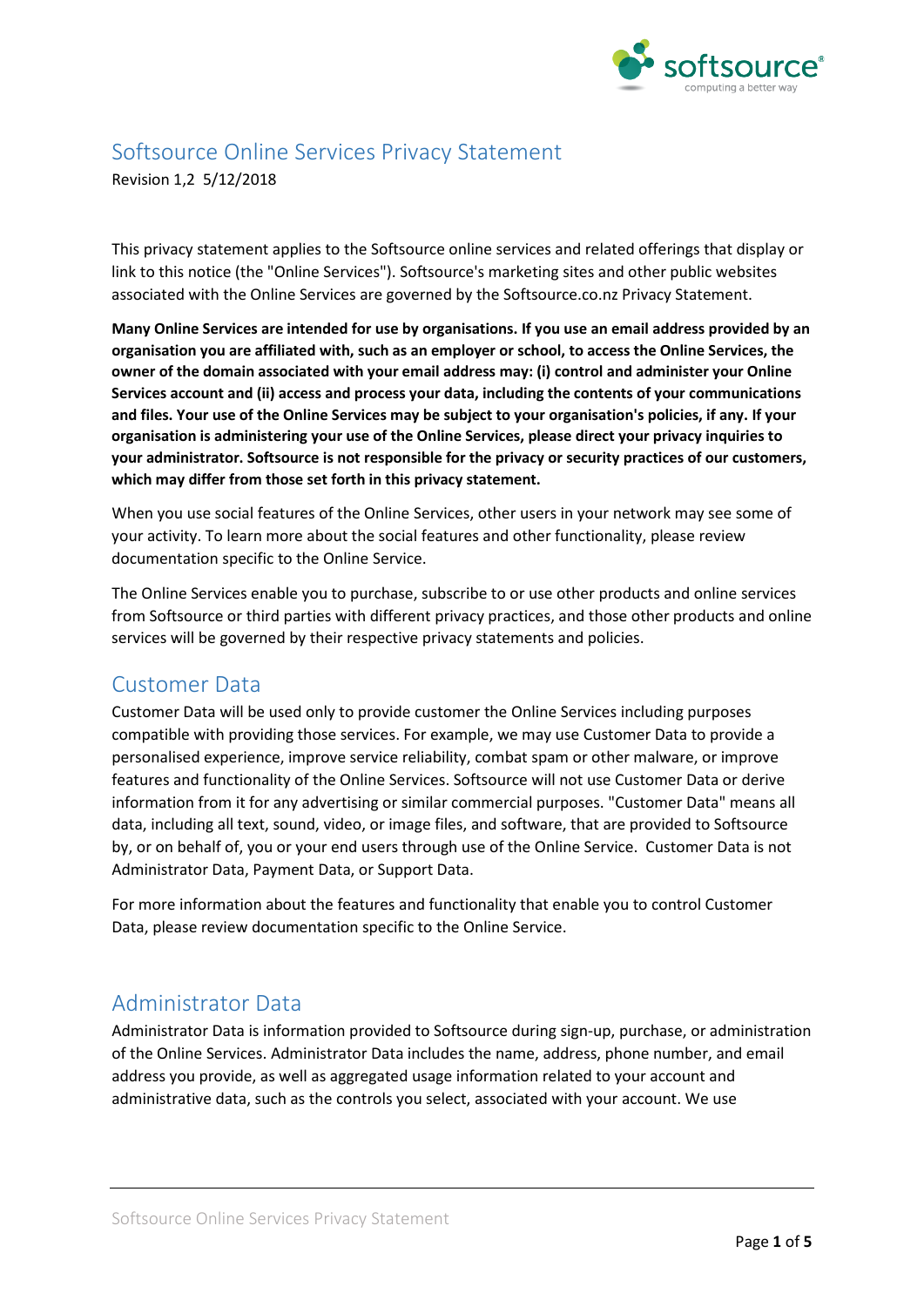

Administrator Data to provide the Online Services, complete transactions, service the account, and detect and prevent fraud.

We may use Administrator Data to contact you to provide information about your account, subscriptions, billing, and updates to the Online Services, including information about new features, security or other technical issues. We may also contact you regarding third-party inquiries we receive regarding use of the Online Services, as described in your agreement. You will not be able to unsubscribe from these non-promotional communications.

Subject to your contact preferences, we may also contact you regarding information and offers about other products and services, or share your contact information with Softsource's partners. You may manage your contact preferences or update your information in your account profile.

Administrator Data may also include contact information of your colleagues and friends if you agree to provide it to Softsource for the limited purpose of sending them an invitation to use the Online Services; we may contact those individuals with communications that may include information about you, such as your name and profile photo.

# Payment Data

Customers who make online purchases will be asked to provide information, which may include payment instrument number (e.g., credit card), name and billing address, the security code associated with the payment instrument, organisational tax ID, and other financial data ("Payment Data"). We use Payment Data to complete transactions, as well as to detect and prevent fraud. When you provide Payment Data while logged in, we may store that data to help you complete future transactions.

You may update or remove the payment instrument information associated with your Softsource account by logging in at to your service portal. You may remove the payment instrument information associated with other accounts by contacting the help desk. After you close your account or remove a payment instrument, however, Softsource may retain your payment instrument data for as long as reasonably necessary to complete transactions, to comply with Softsource's legal and reporting requirements, and to detect and prevent fraud.

### Support Data

Support Data is the information we collect when you contact or engage Softsource for support. It includes information you submit in a support request, provide when you run an automated troubleshooter or the information transmitted by our support tools. It may also include information about hardware, software, and other details gathered related to the support incident, such as contact or authentication information, chat session personalisation, information about the condition of the machine and the application when the fault occurred and during diagnostics, system and registry data about software installations and hardware configurations, and error-tracking files. In addition to using Support Data to resolve your support incident, we use Support Data to operate, improve and personalize the products and services we offer.

Support may be provided through phone, email, or online chat. With your permission, we may use Remote Access ("RA") to temporarily navigate your machine or, for certain Online Services, you may add a support professional as an authorised user for a limited duration to view diagnostic data in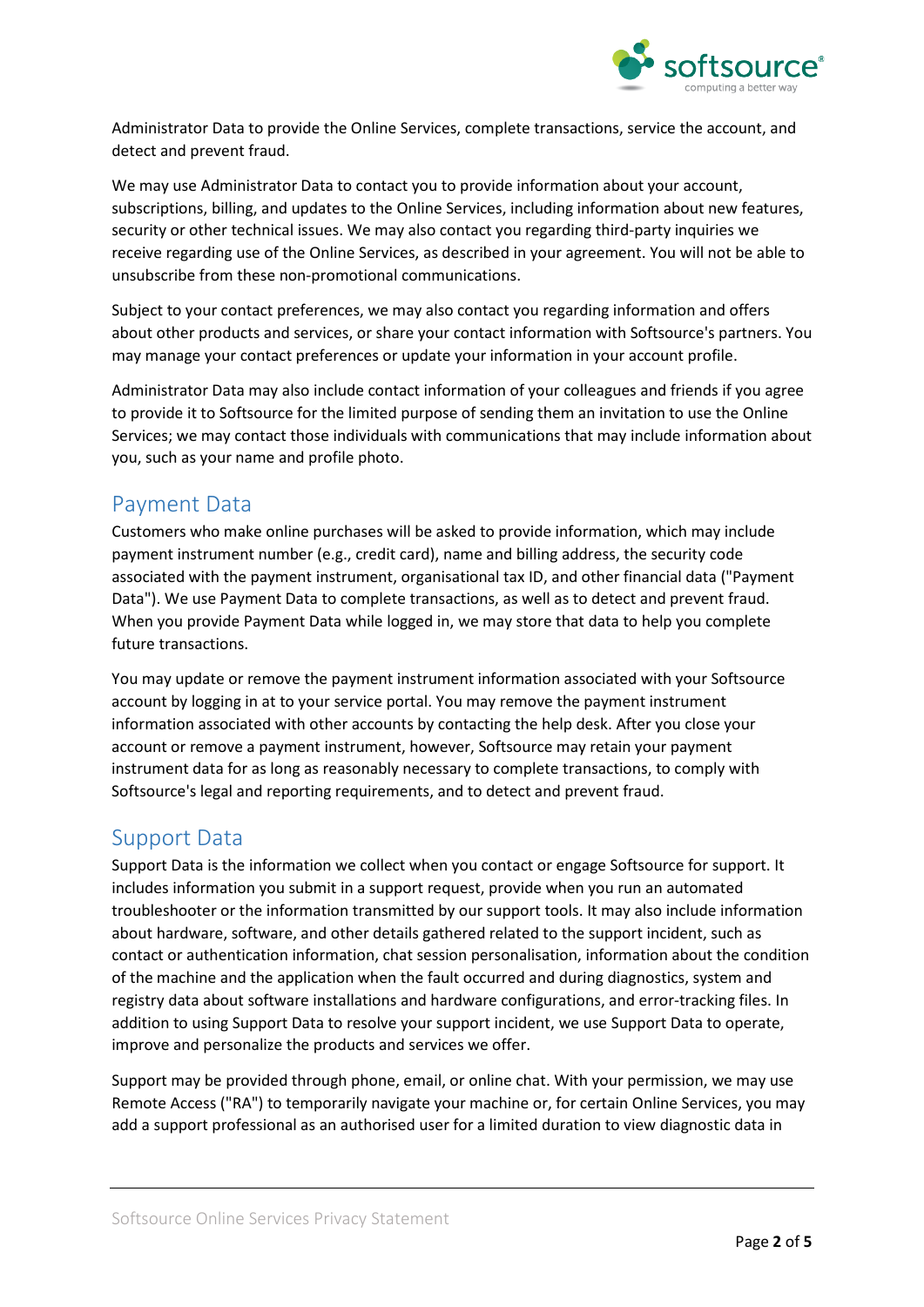

order to resolve a support incident. Phone conversations, online chat sessions, or RA sessions with support professionals may be recorded and/or monitored.

Following a support incident, we may send you a survey about your experience and offerings. You must opt-out of support surveys separately from other communications provided by Softsource by contacting Support or through the email footer. To review and edit your personal information collected through our support services, please contact us by contacting the support desk: support@softsource.co.nz.

Some business customers may purchase enhanced support offerings (e.g., entrada Managed Services). These offerings are covered by separate terms and notices.

# Cookies & Similar Technologies

Softsource may use cookies (small text files placed on a device's hard disk by a web service) or similar technologies to provide the Online Services. For example, cookies and similar technologies such as web beacons may be used to store a user's preferences and settings, to gather web analytics, to authenticate users, and to detect fraud. In addition to the cookies Softsource may set when you visit Softsource sites, third parties that we have hired to provide certain services on our behalf, such as site analytics, may also set cookies when you visit Softsource sites. To learn more about how to control cookies and similar technologies, please see your Internet browser's documentation. Choices you make regarding the use of cookies may impact your use of the Online Services.

### Local Software

Some Online Services may require, or may be enhanced by, the installation of local software (e.g., agents, device management applications) on a device. This section of the Softsource Online Services Privacy Statement governs your use of local software provided by Softsource for use with the Online Services that does not have its own privacy statement.

At your direction, the local software may transmit (i) data, which may include Customer Data, from a device or appliance to or from the Online Services; or (ii) logs or errors reports to Softsource for troubleshooting purposes. The local software may also collect data about the use and performance of the local software or the Online Services that may be transmitted to Softsource and analyzed to improve the quality, security, and integrity of the products and services we offer.

### Use of Subcontractors

Softsource may hire subcontractors to provide services on its behalf. Any such subcontractors will be permitted to obtain data from the Online Services only to deliver the services Softsource has retained them to provide and will be prohibited from using data for any other purpose.

# Disclosure of Data

Softsource will not disclose Customer Data outside of Softsource or its controlled subsidiaries and affiliates except (1) as you direct, (2) with permission from an end user, (3) as described here or in your agreement(s), or (4) as required by law.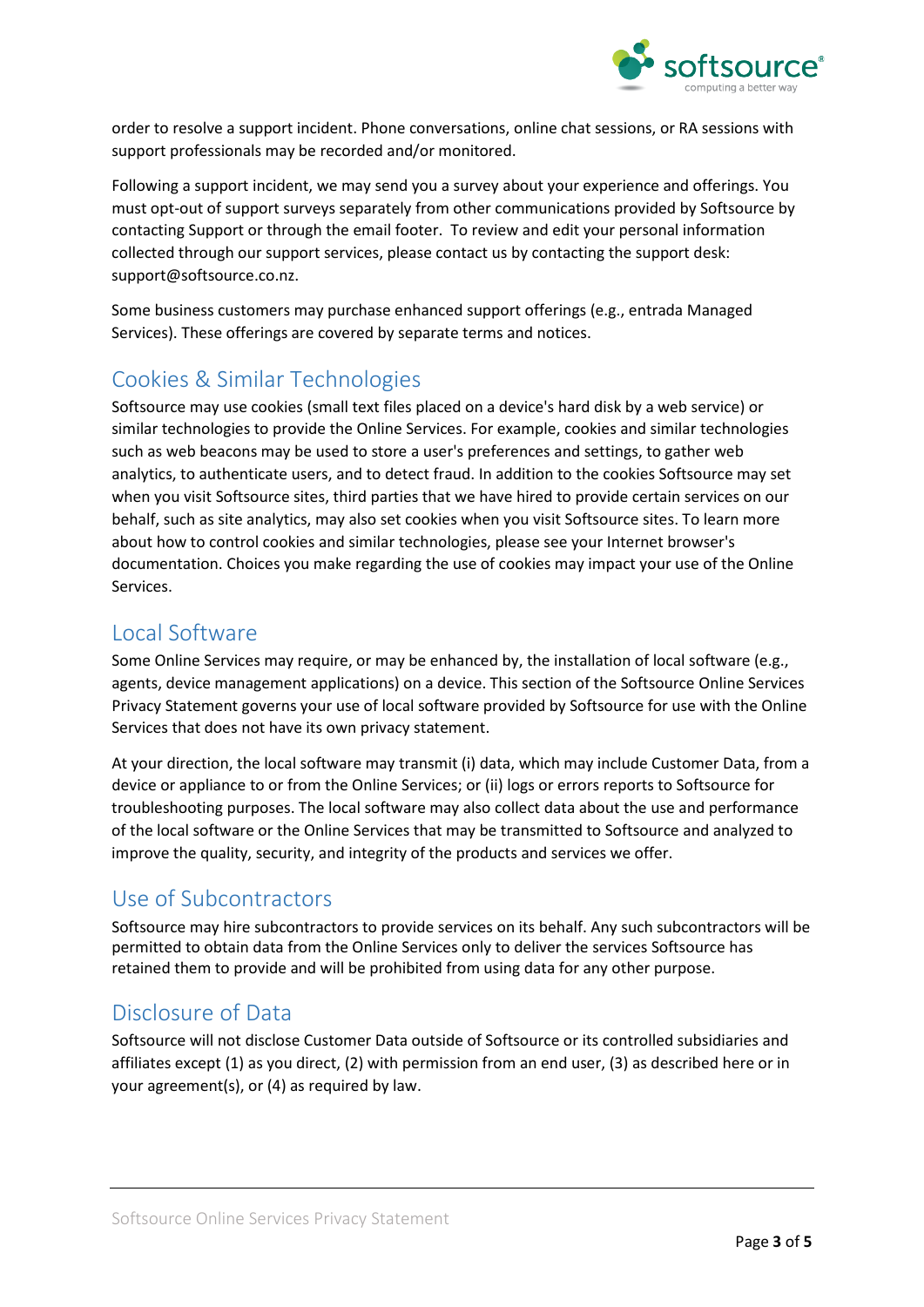

Softsource will not disclose Customer Data to law enforcement unless required by law. Should law enforcement contact Softsource with a demand for Customer Data, Softsource will attempt to redirect the law enforcement agency to request that data directly from you. If compelled to disclose Customer Data to law enforcement, then Softsource will promptly notify you and provide you a copy of the demand unless legally prohibited from doing so.

Upon receipt of any other third-party request for Customer Data (such as requests from customer's end users), Softsource will promptly notify you unless prohibited by law. If Softsource is not required by law to disclose the Customer Data, Softsource will reject the request. If the request is valid and Softsource could be compelled to disclose the requested information, Softsource will attempt to redirect the third party to request the Customer Data from you.

Except as customer directs, Softsource will not provide any third party: (1) direct, indirect, blanket or unfettered access to Customer Data; (2) the platform encryption keys used to secure Customer Data or the ability to break such encryption; or (3) any kind of access to Customer Data if Softsource is aware that such data is used for purposes other than those stated in the request.

In support of the above, Softsource may provide your basic contact information to the third party.

We will not disclose Administrator Data, Payment Data or Support Data outside of Softsource or its affiliates except (1) as you direct, (2) with permission from an end user, (3) as described here or in your agreement(s), or (4) as required by law. We may share Administrator Data or Payment Data with third parties for purposes of fraud prevention or to process payment transactions.

The Online Services may enable you to purchase, subscribe to, or use services, software, and content from companies other than Softsource ("Third Party Offerings"). If you choose to purchase, subscribe to, or use a Third Party Offering, we may provide the third party with your Administrator Data or Payment Data. Subject to your contact preferences, the third party may use your Administrator Data to send you promotional communications. Use of that information and your use of a Third Party Offering will be governed by the third party's privacy statement and policies.

#### Security

Softsource is committed to helping protect the security of your information. We have implemented and will maintain appropriate technical and organisational measures intended to protect your information against accidental loss, destruction, or alteration; unauthorised disclosure or access; or unlawful destruction.

### Data Location

Except as described below, Customer Data that Softsource processes on your behalf may be transferred to, and stored and processed in, the United States or any other country in which Softsource or its affiliates or subcontractors maintain facilities. You appoint Softsource to perform any such transfer of Customer Data to any such country and to store and process Customer Data in order to provide the Online Services. Softsource abides by the NZ Privacy act and adheres to the principles of the EU GDPR regarding the collection, use, and retention of data from the European Union, the European Economic Area, and Switzerland.